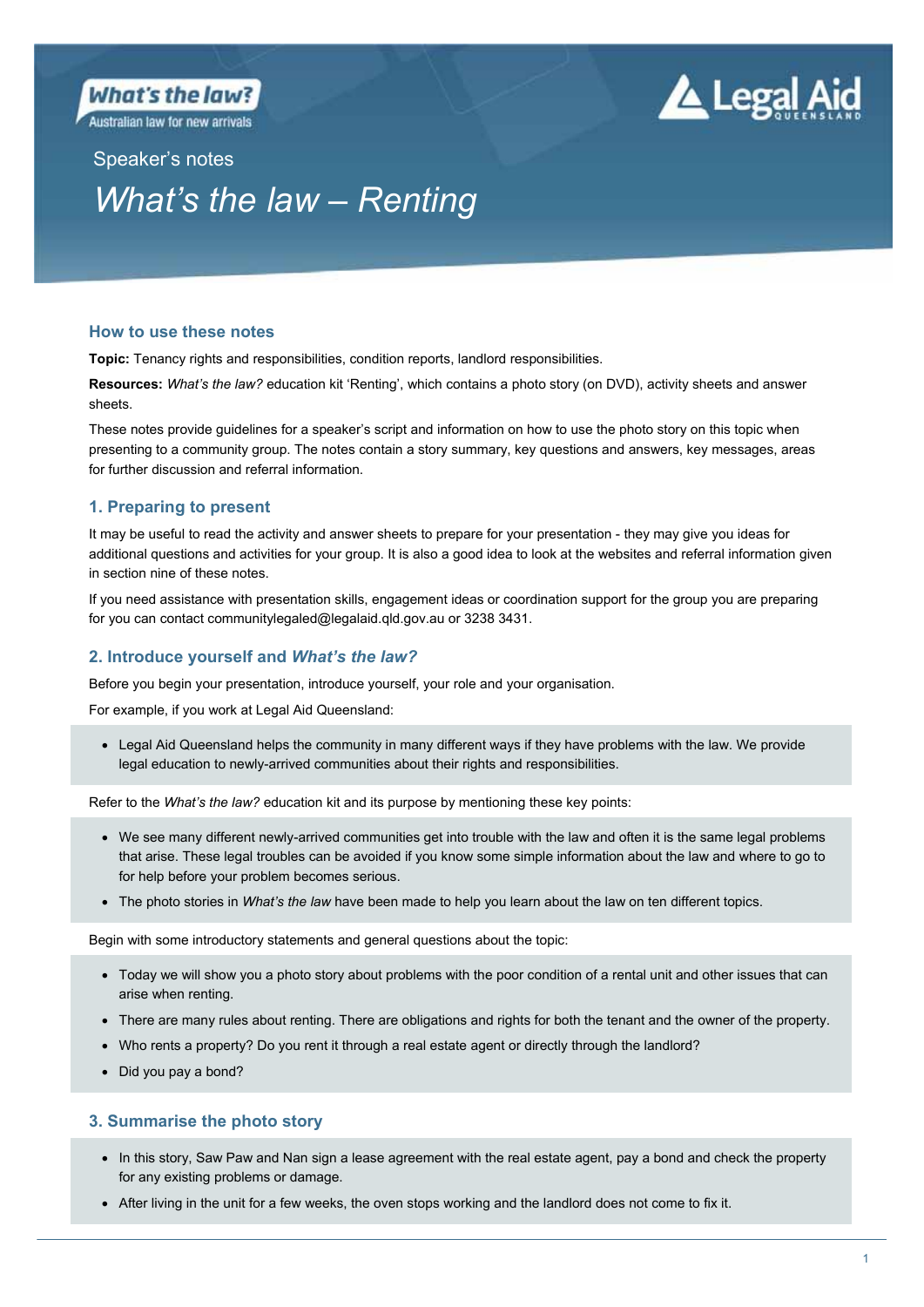The lease ends and Saw Paw and Nan do not get their bond money back.

# **4. Ask key questions**

To strengthen engagement with the photo story and develop the group's legal literacy, ask key questions before showing the story. This will encourage the group to watch actively and think about key messages.

While you are watching the photo story think about the next three questions:

- **1) What is an Entry Condition Report?**
- **2) What should you do if something needs fixing at the property?**
- **3) What happens if you complain about the property or the landlord? Will your bond be taken off you or will you be kicked out?**

#### **5 . Show the photo story**



#### **6. Answer the key questions**

Ask the same key questions after you show the story and allow for discussion to tease out the right answers.

#### **What is an Entry Condition Report?**

- A report you complete when you sign a tenancy agreement and move into the property.
- It is your evidence (it shows the truth) of what is wrong with the property when you move in. Make sure you look in every room of the property for any damage and write comments on the form about any damage you see. We recommend you take photos inside and outside the property as evidence of the condition of the property when you moved in. Keep a copy of the report and the photos for your records.
- If there is something wrong with the property when you move in (like a broken window) and you don't include it in the Entry Condition Report, the landlord may take money out of your bond to fix it.

#### **What should you do if something needs fixing at the property?**

- The landlord has responsibility for keeping the property in a good condition and fixing things that are not working.
- You should write a letter to the landlord or real estate agent to request repairs. Keep copies of these letters.
- If you need help writing a letter call Legal Aid Queensland on 1300 65 11 88. They will advise you of your nearest community legal centre. You can also call the Tenants Union of Queensland on 1300 744 263.

## **What happens if you complain about the property or the landlord? Will your bond be taken off you or will you be kicked out?**

- You and your lessor/agent both have rights and responsibilities. You have the right to ask the lessor to do repairs. It is good to put your request in writing.
- Your lessor/agent should not ask you to leave because you have requested repairs.
- If you complain you will not be kicked out or 'evicted'. The landlord must fill out paperwork and get the Queensland Civil and Administrative Tribunal's (QCAT) permission if they want to evict you.
- If your lessor/agent wants you to leave they must give you a Notice to Leave. You can dispute the notice if you don't agree it is fair. If you refuse to leave your lessor/agent cannot 'evict' or kick you out but must apply for a termination hearing in QCAT. You can go to the QCAT hearing and tell your side of the story.
- In Queensland all rental bond money must be lodged with the Residential Tenancies Authority (RTA) which means that it's still your money and doesn't belong to the landlord or agent. You can contact the RTA if you have any questions about your rental bond money.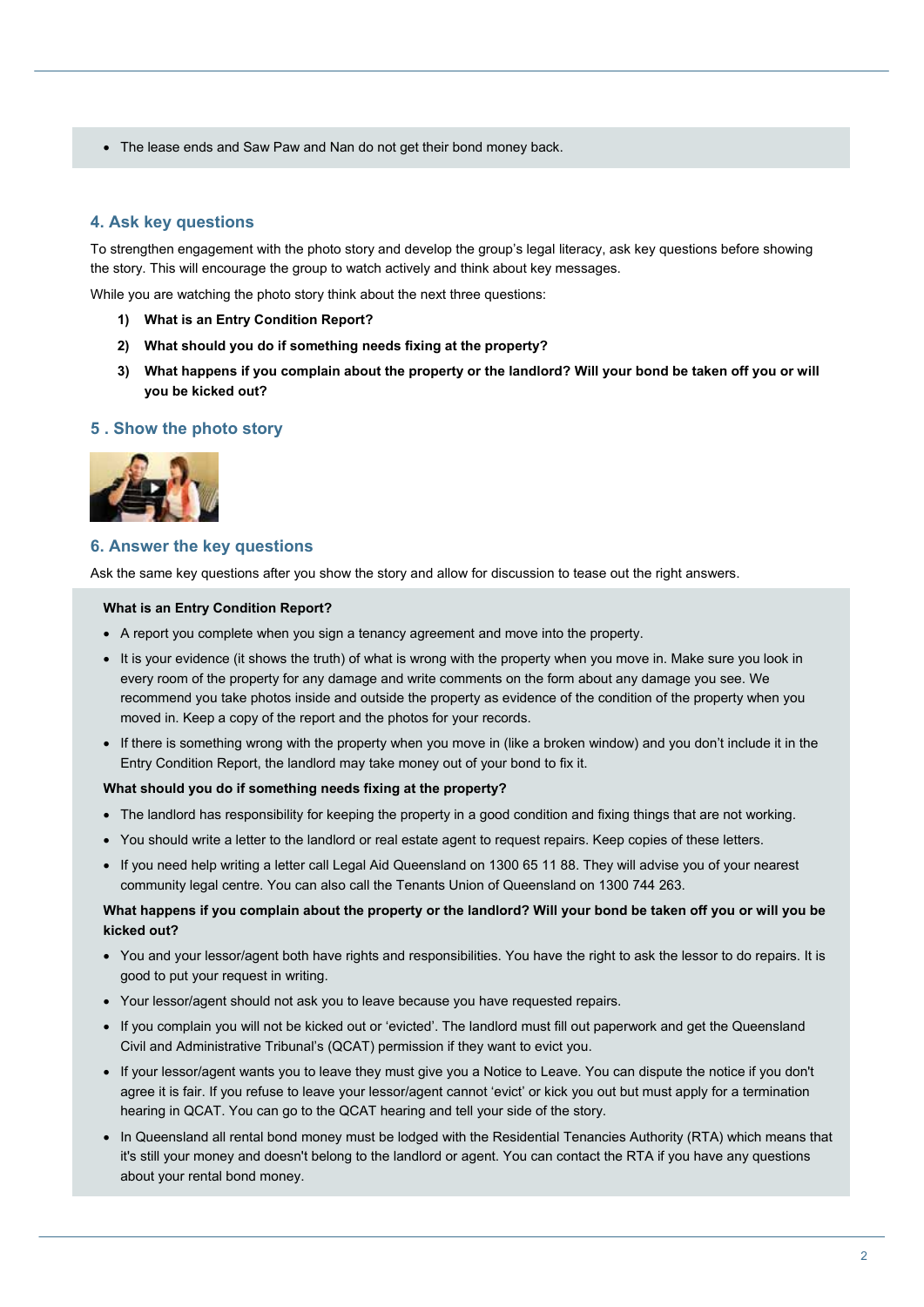At the end of your tenancy you can use a *Refund of Rental Bond Form 4* to apply directly to the RTA to get your bond back. However your lessor/agent may want to claim part or your entire bond if you damaged the property or have unpaid rent.

#### **What is an Exit Condition Report? (this is not included in the video but is relevant in Queensland)**

- When you move out you must leave the place in a similar condition to when you moved in. It is important to write down any damage you see at the start so you are not responsible for this damage.
- Similar to an Entry Condition Report, an Exit Condition Report allows you to record evidence of the property's condition when you move out. This evidence may be very important if you have a dispute over your bond refund.
- Your lessor or agent may claim money from your bond at the end of the tenancy. This may happen if you owe rent, fail to leave the property clean, or if you damaged the property during your tenancy. However as tenants you are not responsible for reasonable wear and tear during your tenancy, or outstanding repairs or maintenance that the lessor should have done.

# **7. Emphasise key messages**

- Make sure you complete an Entry Condition Report when you sign the tenancy agreement and move into the property, and an Exit Condition Report when you move out of the property.
- Keep copies of any letters from and to the landlord.
- Make sure you understand all the details in the paperwork about the lease agreement and bond before signing or paying any money.
- Call **Legal Aid Queensland** or your **community legal centre** if you have legal problems or have to go to court.

## **8. Further questions and discussion**

Does anyone have any questions?

Remember, if you are not a lawyer you can provide referral information to the group. Individual legal issues which require legal assessment or advice should be referred to **Legal Aid Queensland** on **1300 65 11 88** or the closest **community legal centre**.

# **9. Possible discussion points and referral information**

#### **Should tenants keep records and receipts for their tenancy?**

 Yes, tenants should keep copies of receipts for rent and bond payments, as well as copies of any tenancy forms, agreements, reports etc in case there is a dispute

#### **What if I have questions about my bond?**

- In Queensland all rental bond money must be lodged with the Residential Tenancies Authority (RTA). If your bond is not lodged with the RTA your bond receipt from the lessor or agent is your only the evidence of having paid a paid. If the lessor or agent does not lodge your bond with the RTA and you don't have a receipt as evidence of bond payment, there is a risk you will never see your bond again.
- Contact the RTA if you have questions about your bond:

Residential Tenancies Authority

http://www.rta.qld.gov.au

Phone: 1300 366 311

#### **What if the landlord doesn't repair the damage?**